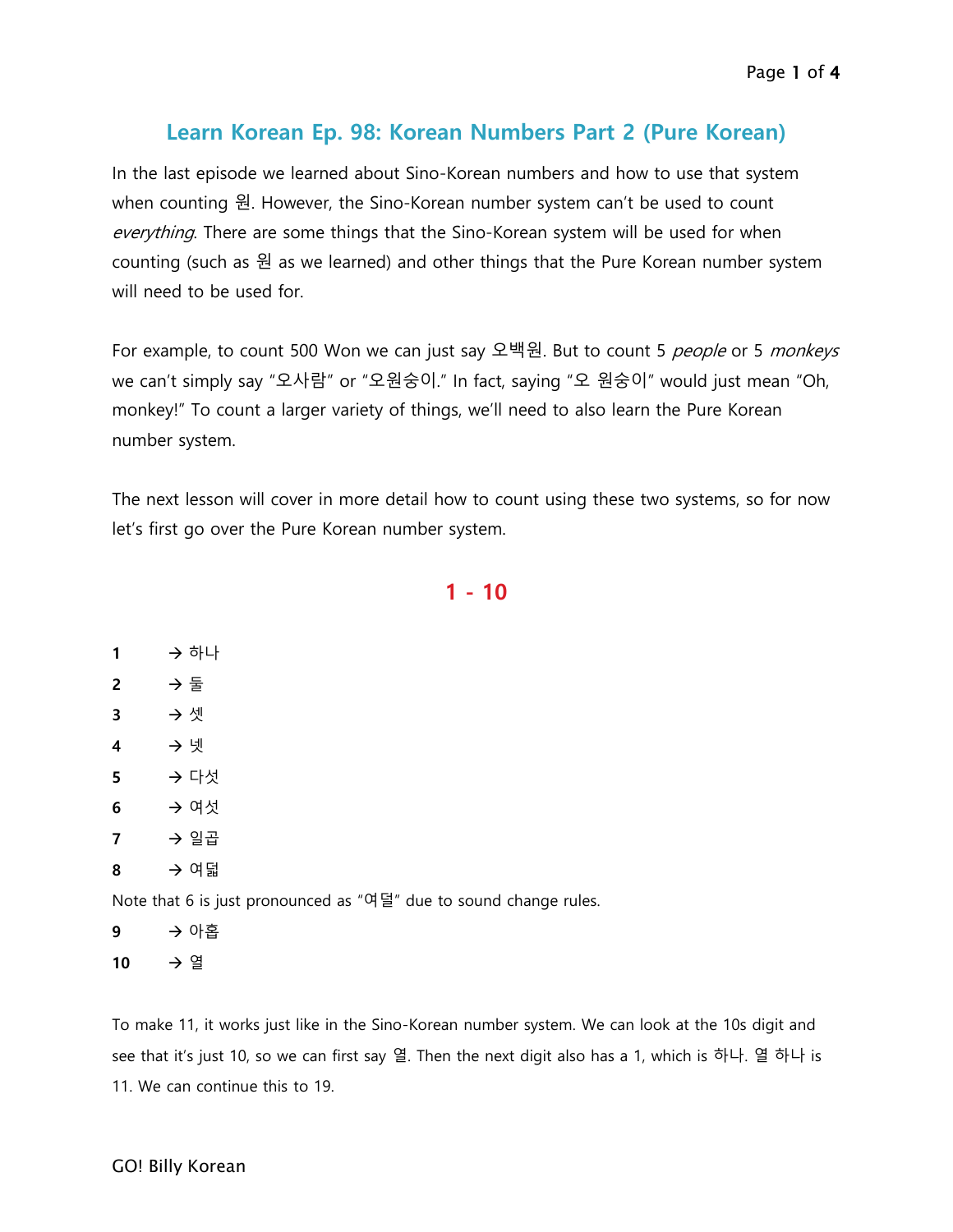| 11 | → 열 하나 |
|----|--------|
| 12 | → 둘    |
| 13 | → 열 셋  |
| 14 | → 열 넷  |
| 15 | → 열 다섯 |
| 16 | → 열 여섯 |
| 17 | → 열 일곱 |
| 18 | → 열 여덟 |
| 19 | → 열 아홉 |

After 19 is where Pure Korean numbers differ from Sino-Korean numbers. In Sino-Korean numbers, we could continue until 99 using the same 10 numbers, but in Pure Korean numbers each multiple of 10 has its own number. So each time we enter a new multiple of 10 (20, 30, 40, etc.) we'll need to switch to that number instead. There is a similar concept in English (ten, twenty, thirty, etc.).

To say 21, first say 20 (스물), then 1 (하나). So 스물 하나 is 21. Here are the rest of the numbers we'll need to learn.

## **- 90**

Wait. Before you memorize these, just take a moment to look them over.

| 10 | → 열 |      |
|----|-----|------|
| 20 |     | → 스물 |
| 30 |     | → 서른 |
| 40 |     | → 마흔 |
| 50 | → 쉰 |      |
| 60 |     | → 예순 |
| 70 |     | → 일흔 |
| 80 |     | → 여든 |
| 90 |     | → 아흔 |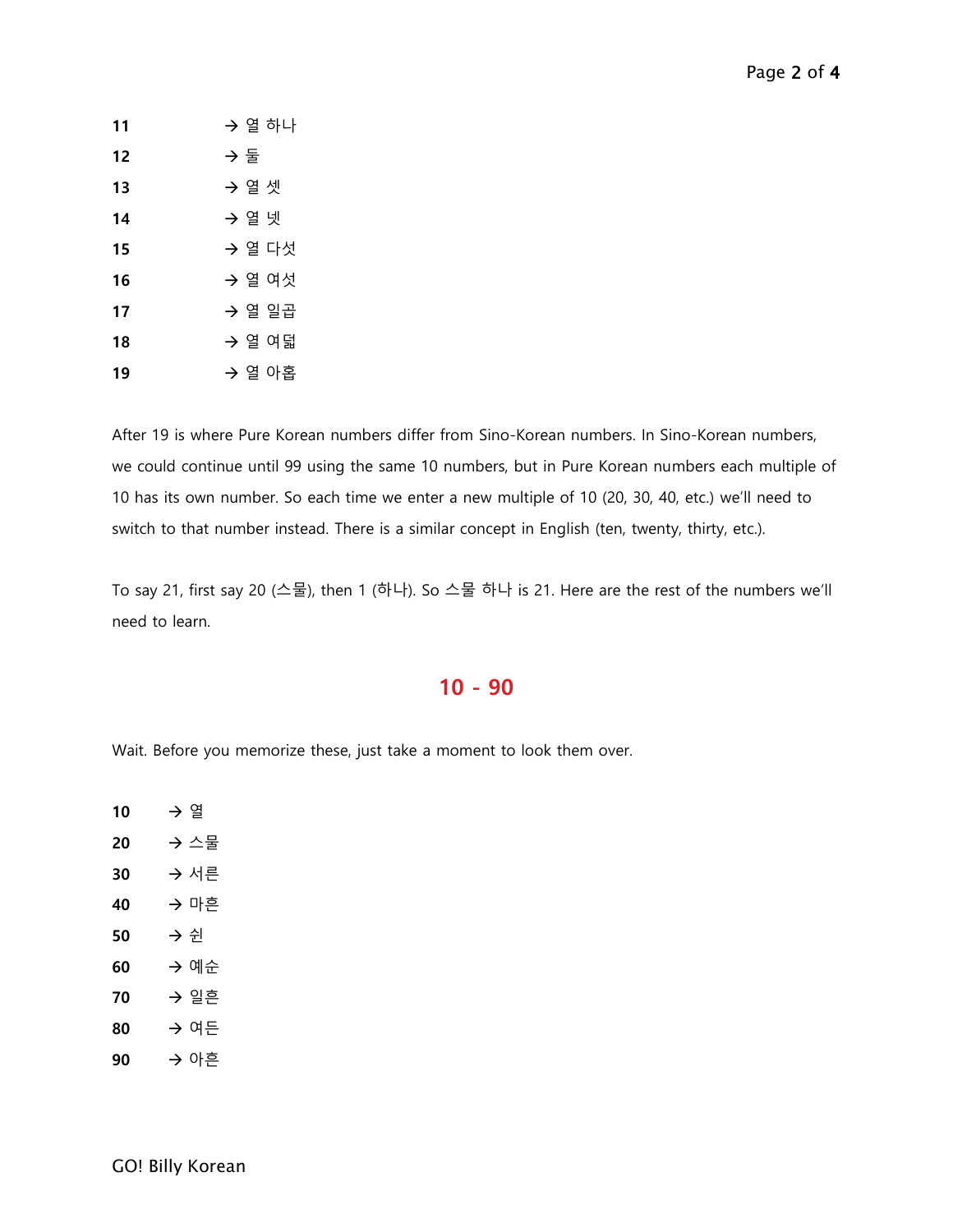This might seem like a lot of extra work, but fortunately (here's the cool part) we don't really need 60 to 90 most of the time. And, you can probably get away with ignoring 50 too. Usually once a number gets above 40 or 50, Koreans will just switch back to using the Sino-Korean number system – no matter what they were counting. Basically, Pure Korean numbers are mainly only used from 1 up to 49 or 59.

To make things even simpler, once a number gets above 99, Koreans will *only* use Sino-Korean numbers. This means that once you've learned the first 10 numbers, and the digits for 20, 30, 40, and maybe 50, you've learned all of the Pure Korean number system (for a total of 13 or 14 words).

However I've included all of the digits anyway for reference, so that you can be aware of them. Older Koreans will typically still use digits in Pure Korean above 50, but it depends on the person. Still, above 99 everyone switches to Sino-Korean numbers.

Advanced Notes: There technically are numbers in the Pure Korean system for a hundred  $(E)$ , a thousand ( $\leq E$ ), and higher. However, these larger numbers are all archaic and have not been used in a very long time. Most Koreans will not even be aware of these numbers.

## **Practice**

Practice reading these Pure Korean numbers on your own. The answers are at the bottom.

41

Answers: 열 다섯, 스물 셋, 서른 다섯, 서른 여덟, 마흔 하나